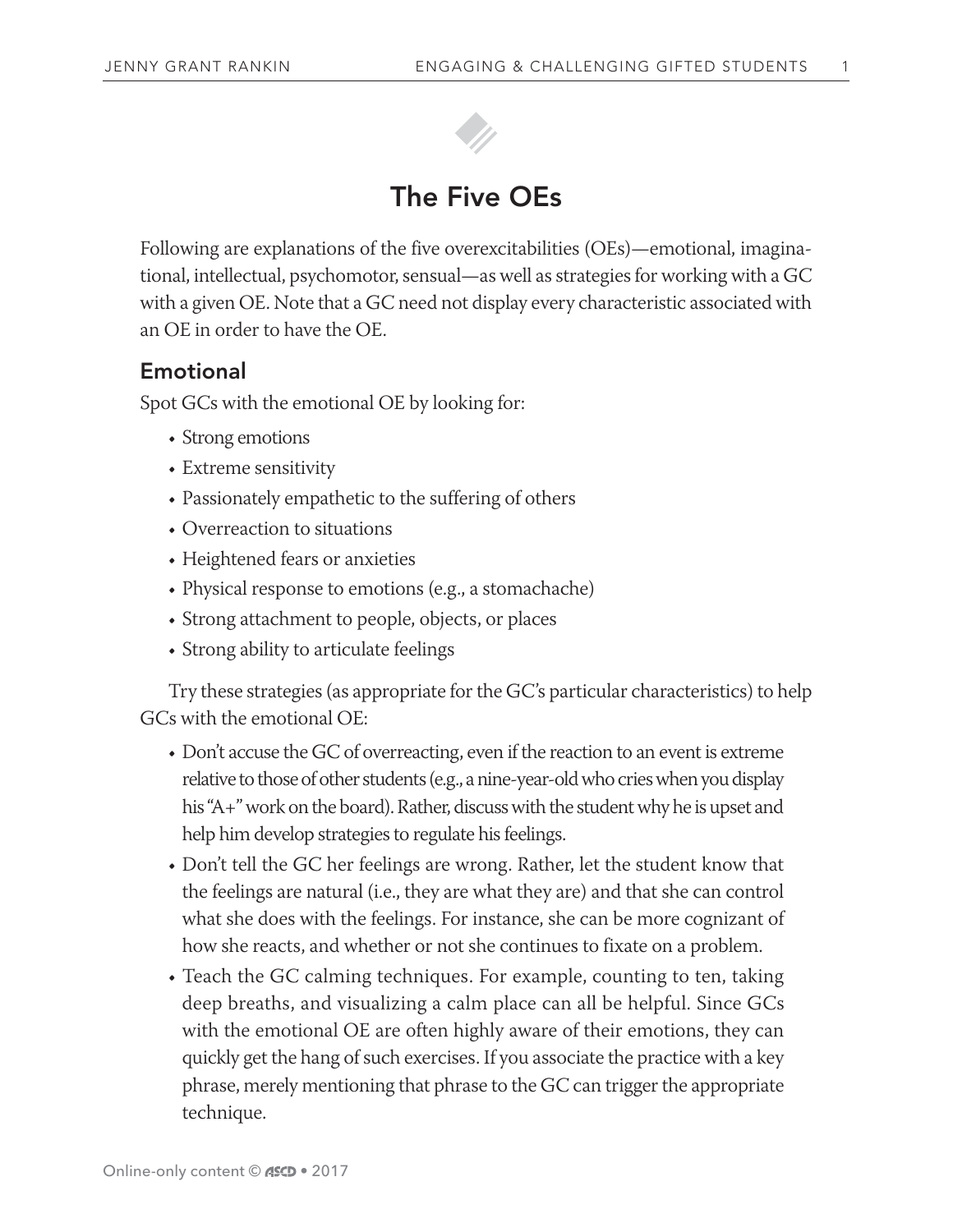*Personal Account*: When my gifted daughter gets overly upset, we say "calm your body" (a phrase borrowed from one of her teachers) and she immediately closes her eyes, puts her hand on her belly, takes deep breaths, and turns her focus to breathing to calm her emotions. Since we've encouraged the practice to be a consistent, routine response, she often does this on her own, when necessary, without prompting.

- Refer to books and resources that help students understand and govern their feelings, as appropriate for the GC's age. Elementary teachers might want to visit www.elementaryschoolcounseling.org/identifying-and-expressingfeelings.html and www.tolerance.org/exchange/healthy-way-show-feelings. Teachers of all grade levels can visit the "Resources" tab's "Social & Emotional Development" link at www.parenttoolkit.com; though designed for parents, it's also useful for teachers.
- Be on high alert for teasing and bullying. Overly sensitive GCs can be particularly prone to being teased or bullied. For example, they could be labeled "cry baby" or their outbursts might make peers uncomfortable.

#### Imaginational

Spot GCs with the imaginational OE by looking for:

- An overactive imagination that might distract the GC
- Highly creative
- Keen ability to visualize
- Imaginary friends or worlds
- Elaborate storytelling skills
- Excessive daydreaming
- Poor organizational skills
- Difficulty focusing when bored
- Strong dislike for tasks that don't engage creativity

Try these strategies (as appropriate for the GC's particular characteristics) to help GCs with the imaginational OE:

• Adjust your projects or assignments as needed to provide the GC with imaginative options. Ideally, all of your assignments give students some differentiated options from which to choose. If, for each assignment, at least one option allows the GC to engage her imagination, you can help the GC capitalize on the benefits of this OE.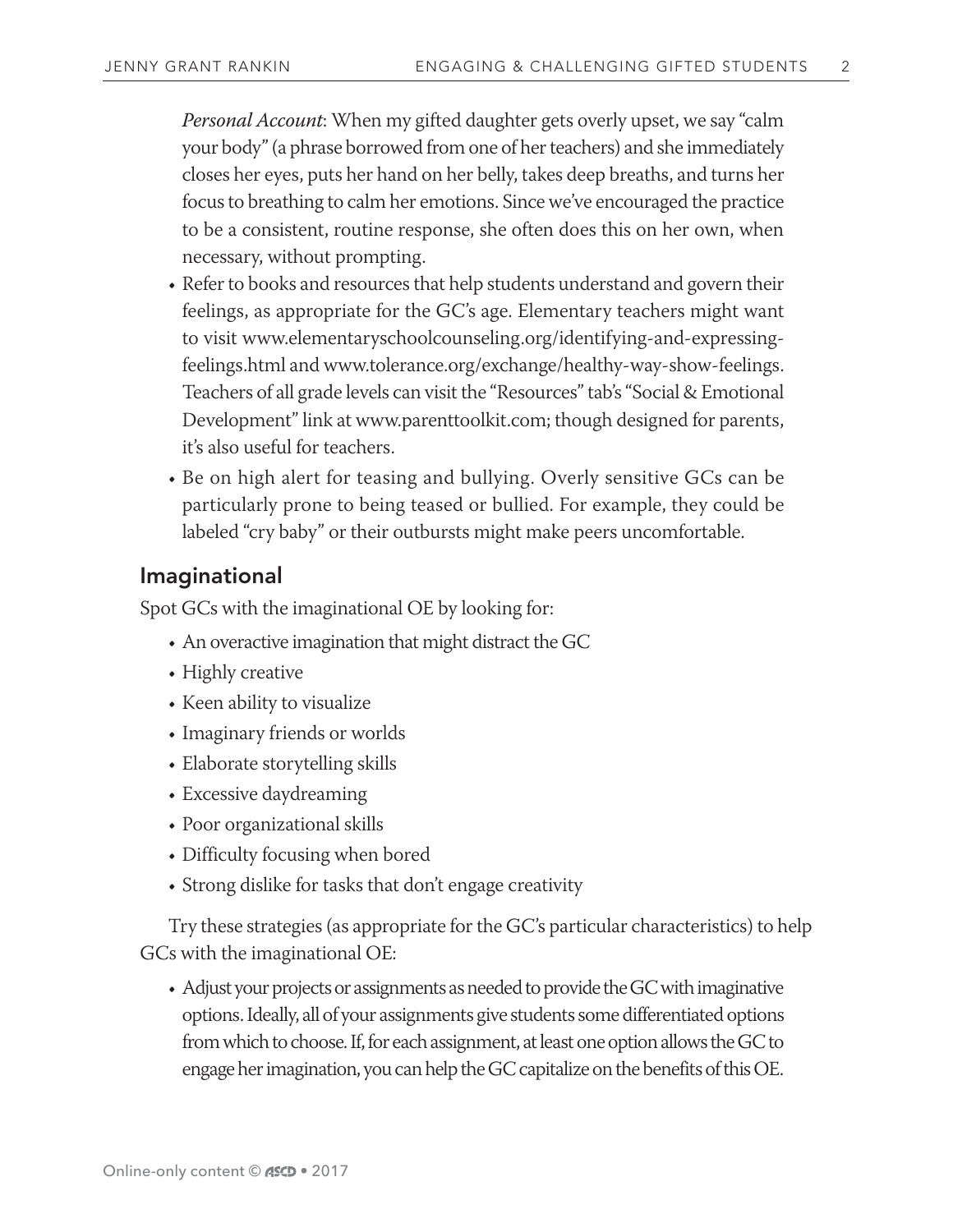*Case in Point*: Teachers in Laguna Beach Unified School District can opt to complete the Rocket Ready program, which prepares them to build instruction around a world problem requiring a solution (such as finding ways third world countries can harness wind power for electricity). Teachers equip students by teaching them concepts students can use to devise and construct a solution, but the way students go about solving the problem and building a prototype is up to them. This enlists students' creativity and allows GCs to apply their full potential.

- Encourage the GC to propose a unique way he can complete an assignment. For example, rather than have the GC paste scenes on a poster to illustrate plot stages, allow the student to draw the illustrations.
- Help the GC develop organizational systems. GCs with the imaginational OE may struggle with traditional systems for organization. Their backpacks, desks, cubbies, and study spaces can be shockingly messy.
- Allow the GC to doodle. While daydreaming interferes with the GC's focus on a learning task, unfocused doodling can actually help some GCs remain attentive. Ensure the doodling doesn't become a distraction or deface property.
- Give the GC added opportunities for praise related to the imaginational OE. For example, ask the GC for suggestions on ways a class routine can be made more interesting or fun. If you implement the idea successfully, tell the class who thought of the idea and initiate a round of applause for the GC.

#### Intellectual

This might read as a description of all GCs, since so many GCs can be considered intellectual. However, not all GCs have the intellectual OE—particularly not as a dominant OE. While the strategies below will work with many GCs, it might be more important to focus on other OEs for particular students. For example, as a GC, my own imaginational OE was far more dominant than my intellectual GC and, thus, I would have benefited more from imaginationalfriendly learning tasks than intellectual ones. Thus, don't assume the following strategies supersede those for other OEs where GCs are concerned.

Spot GCs with the intellectual OE by looking for:

- Highly active mind
- High level of curiosity
- Passionate about acquiring knowledge
- Deep and/or independent thinker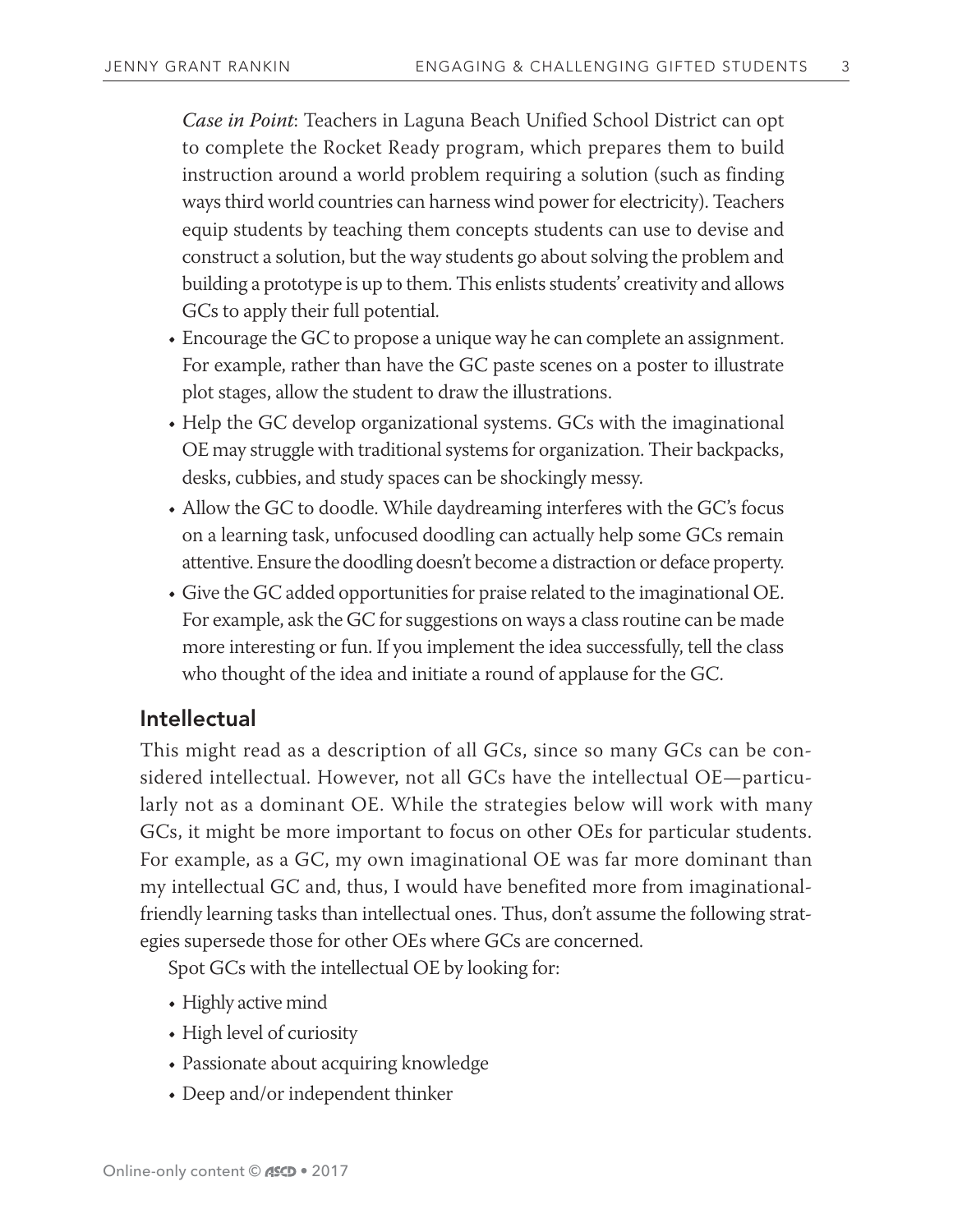- Strong concentration and/or reading
- Strong visual memory
- Observant
- A tendency toward arrogance and impatience with peers

Try these strategies (as appropriate for the GC's particular characteristics) to help GCs with the intellectual OE:

- Adjust your projects or assignments as needed to allow the GC to investigate in-depth issues. For example, expand on an assignment that explores regions that struggle the most with starvation to explore why some regions struggle with starvation while food is abundant elsewhere in the world.
- Be on the lookout for signs of depression. Sometimes a GC's deep thinking about life's big problems can trigger depression. Work with the GC's parent(s) and school resources, as necessary, to get the GC help if depression is present. As it turns out, this (intellectual) OE can offer additional hope for the depressed. Whereas a "just snap out of it" approach is ineffective, it can help to instead engage the GC in what is being done to solve whatever problem torments her. For example, if the GC is troubled over environmental destruction, introduce her to literature on people's efforts to save the environment and encourage her to co-organize the school's electronics recycling drive. Even GCs not depressed over world problems benefit from opportunities for activism. Share such opportunities with the GC and his parent(s) as appropriate to encourage GC empowerment.

*Personal Account*: One of my GCs, a boy named Kim, had an inordinately difficult time grappling with the tragedies of September 11, 2001. He visited a counselor, who determined that Kim was not depressed. Rather, Kim had encountered a problem he was unable to solve. Unlike an issue such as environmental devastation, about which a child can take immediate action (e.g., recycling) to help in some way, the complexity of issues that fueled the 9/11 attacks left Kim powerless to do anything about them. I thus looked closer to home. Sadly, following September 11, our Muslim students were being harassed at their morning bus stop by passing adults to such a degree that the bus route was changed so that those students were picked up first each morning. Our Muslim students were also spoken to harshly by some peers at school. I shared these facts with Kim one day at Nutrition Break and asked him what he thought students could do about it. Kim suggested things such as showing added kindness to Muslim students and telling his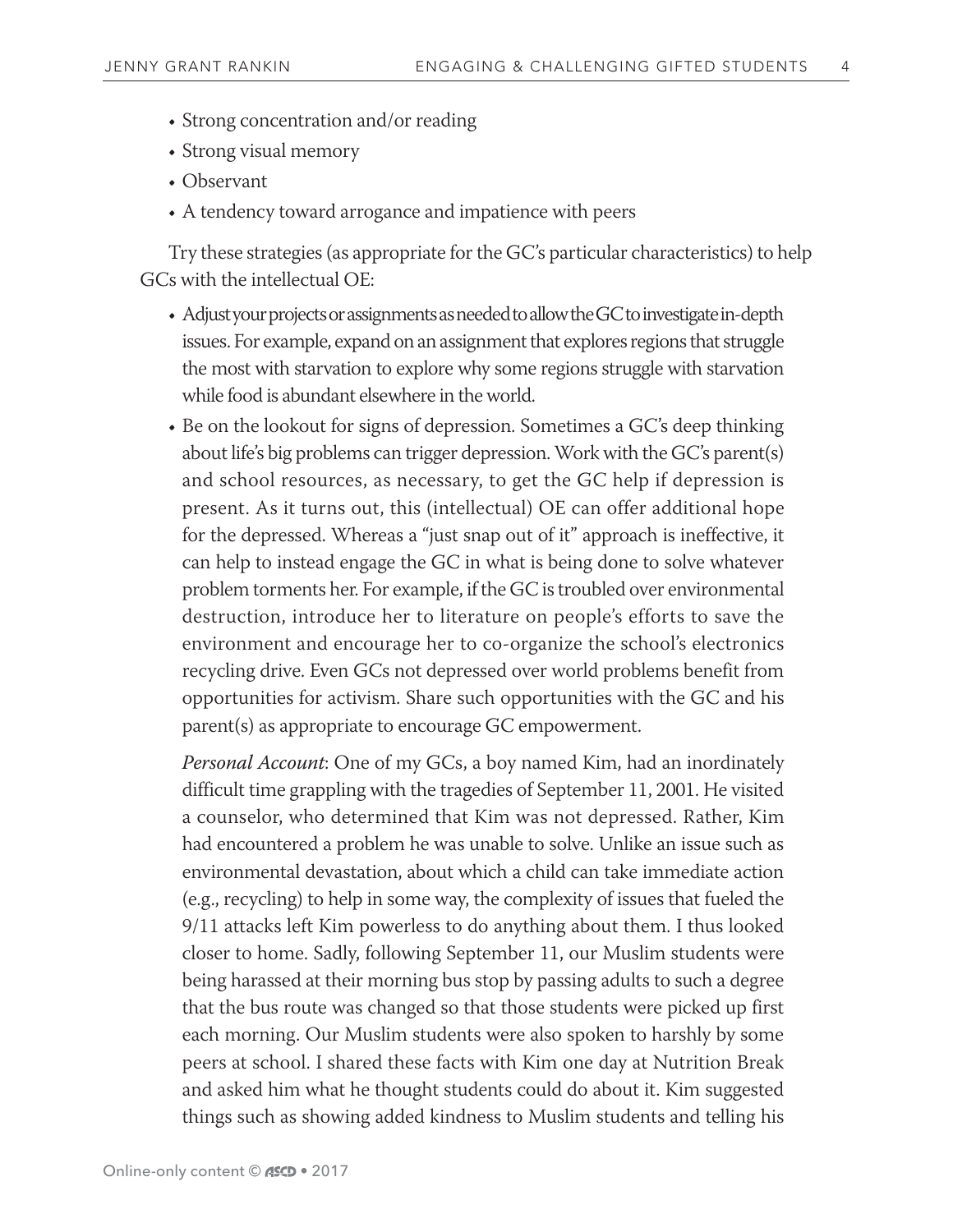friends to be kind to them. Kim brightened at the possibilities. He also asked me questions, giving us the chance to discuss how most Muslims promote a peaceful lifestyle, and the difference between them and those who promote violence. Kim was a shy student, and I wasn't aware of any large-scale movement he launched to defend our school's Muslim students. However, I did notice changes I like to think stemmed from his concern—for example, Kim's classmate Fadia, who had stopped wearing her headscarf (a serious matter in her culture) at school following the attacks, went back to wearing it. After Kim found ways that he could have an impact related to an issue that preoccupied him, he seemed more at peace.

- Introduce the GC to a variety of ways to find answers to questions. This should involve varied sources as well as the skills needed to evaluate those sources (e.g., "Can a marketing website be trusted?"), crosscheck facts, and extract relevant information.
- Coach the GC in humility and a growth mindset. GCs with the intellectual OE can be particularly prone to arrogance and impatience with others, which can harm peer relations and lifelong potential. While self-confidence should be fostered, nurturing a growth mindset (e.g., praising trying hard rather than praising being smart) is just as important. For more details on the growth mindset, read the work of Dr. Carol Dweck (2008).
- Help the GC overcome possible difficulties collaborating. Talk to an impatience-prone GC privately about collaboration requiring its own kind of "smarts," which will play an important role throughout her life. Share ways the GC can abide a slower peer, such as: pretending to be a teacher (i.e., mirroring how you would interact with a struggling student); using the time to delve deeper into her own part of the project; or studying the group's other peers and mentally evaluating how "smart" their collaboration skills are (and, for an added challenge, trying to top them).

#### Psychomotor

Spot GCs with the psychomotor OE by looking for:

- High energy, often mistaken for Attention Deficit Hyperactivity Disorder (ADHD)
- Fervent enthusiasm
- Highly competitive
- Difficulty sitting still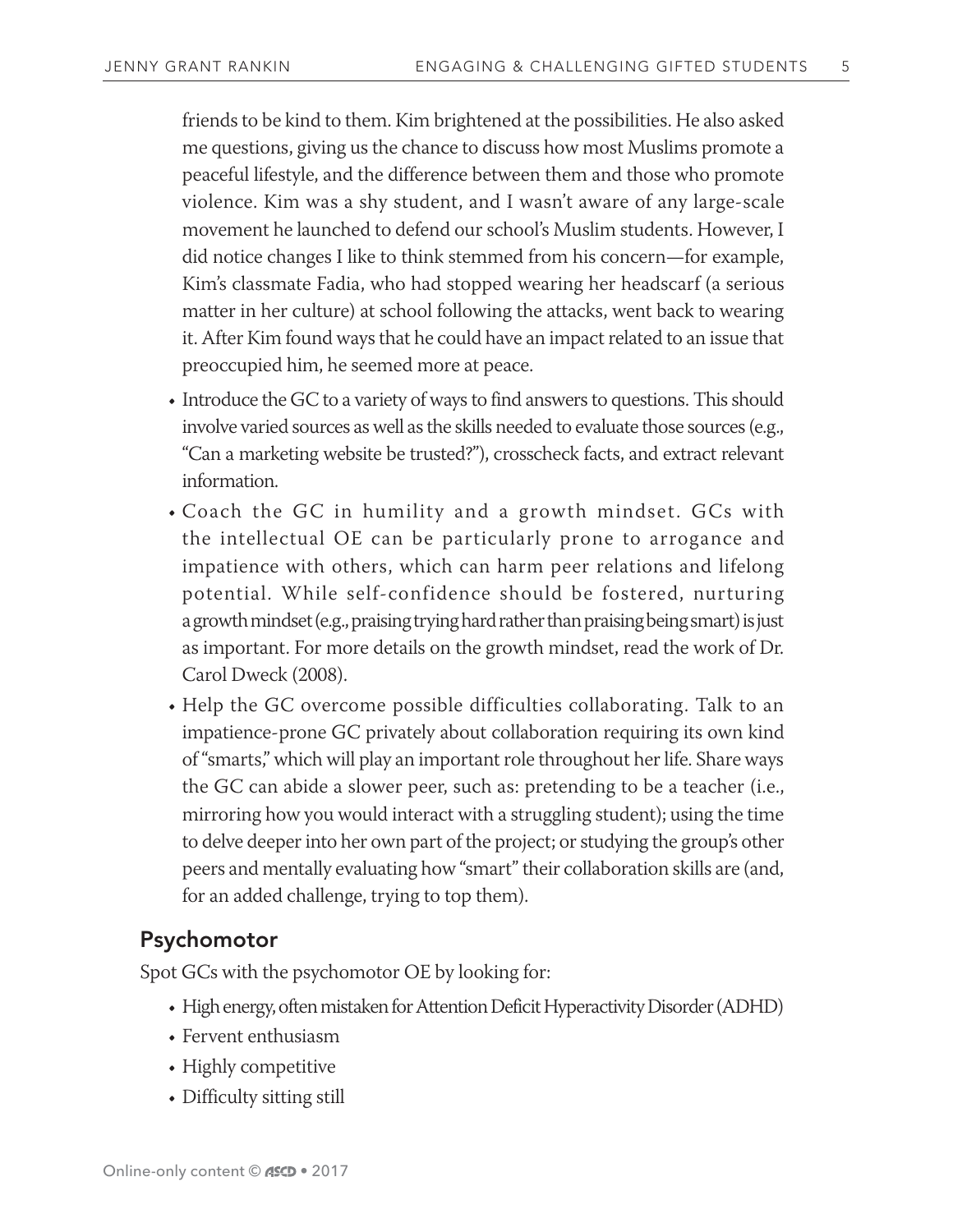- Nervous habits
- Impulsive actions
- Rapid speech
- Compulsive speech

Try these strategies (as appropriate for the GC's particular characteristics) to help GCs with the psychomotor OE:

- Find opportunities for the GC to move. You might say:
	- –Please draw your diagram directly on the board;
	- –Would you like to stand while you work on that?;
	- –Would you two [older students] like to wrap up your literature discussion while circling the courtyard beside our window?;
	- –Move station to station as you wish;
	- –You can cut and paste those sentences to get the same effect;
	- –Instead of drawing an atomic detail of an alpha helix of alanine residues, you can construct it using these straws and wood pegs;
	- –During our 'brain breaks,' we'll be stretching and moving; or
	- –Please pass out these exam copies before you begin work on your own.
- Make sure you are giving students plenty of time to talk at regular intervals. No class, regardless of the types of students in it, should involve students being quiet most of the time while the teacher talks most of the time. Students need to practice using academic language, expressing their thoughts, and so on.
- If the GC speaks English as a second language, seat him beside an English learner (EL) who shares the same native tongue. The GC's ability to translate when needed gives him added opportunities to talk that are conducive to classroom learning.

*Personal Account*: When teaching an 8th grade class, I had a Spanish-speaking GC named Alma who was usually bursting at the seams to talk. Her high test scores had helped her to be redesignated as Fluent English Proficient (RFEP), whereas most of my native Spanish speakers had retained their EL status. I quickly learned the value of seating Alma next to my ELs who struggled the most. I told her she could whisper with students any time it was to clarify something in Spanish. This role made Alma feel empowered and valued. It also channeled her verbal energy in a positive way and reduced her "off-task"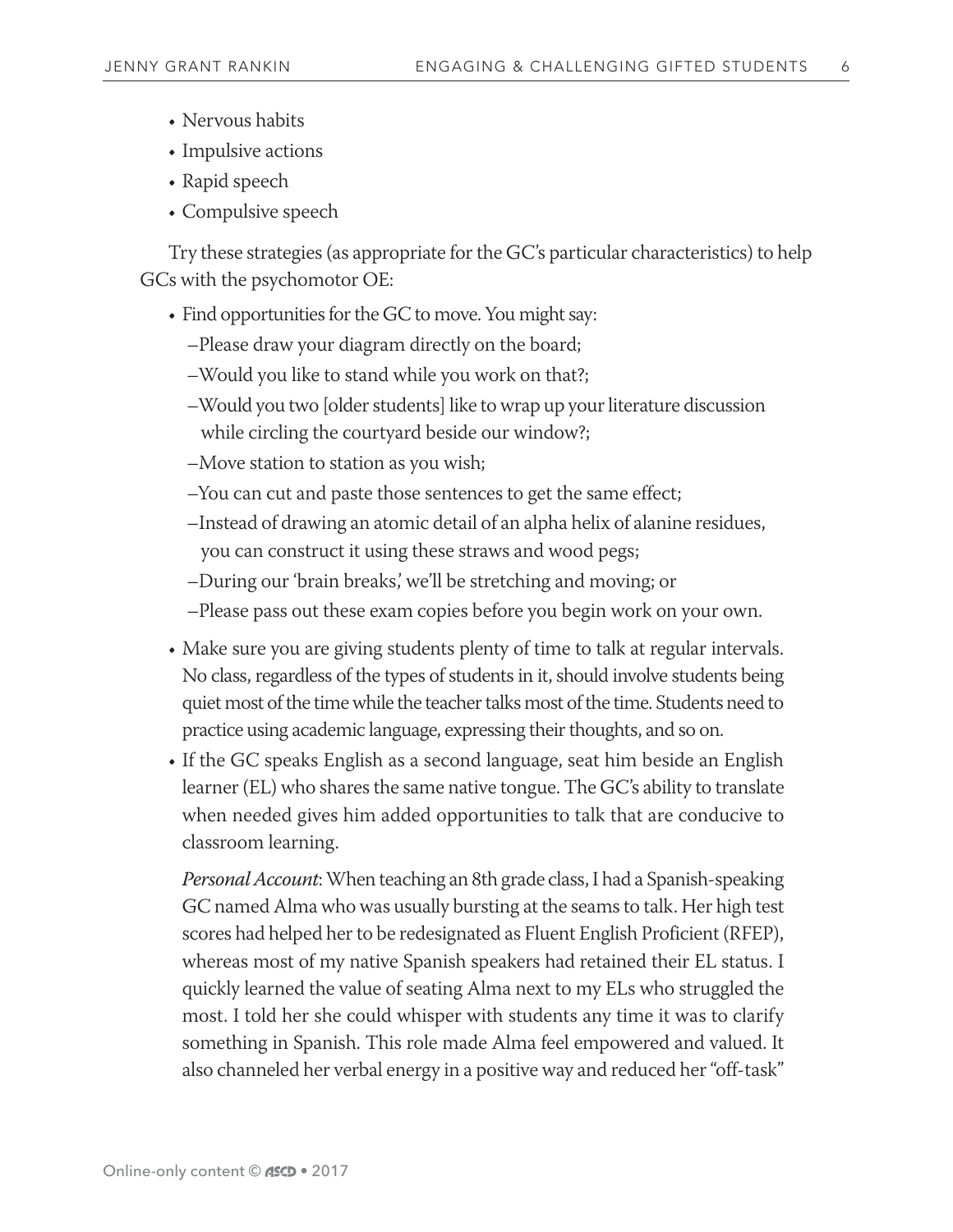conversations, which helped her education and my classroom management. Additionally, this arrangement was a boon to the ELs Alma assisted.

- When playing learning games or working on projects, celebrate trying hard over winning or outperforming. GCs with the psychomotor OE are sometimes overly competitive and can require coaching in sportsmanship.
- Offer psychomotor-friendly learning options. GCs with the psychomotor OE often favor less restricted activities that don't have single right answers or single ways to complete a project. Give these students open-ended learning options, even if it involves letting these students complete the same assignment or activity as other students in a different way. Ideally, all students will have differentiated options from which to choose. For example, you can give students the option of writing a paragraph on how the Tariff of 1832 changed American history, or using a webcam to film a video in which the impact of the Tariff of 1832 is made clear.
- Use objects to combat distraction. For example, give the GC a small, inexpensive trinket (e.g., a bracelet or money clip) to fidget with during class, so long as she remains focused on the lesson and is not distracted by the trinket. Simply handling the trinket can soothe the child as she remains otherwise engaged in learning.
- Use strategies designed for students with ADHD. While the psychomotor OE is definitely different than ADHD, some strategies that work well for the latter can also help with the former. For example, large rubber bands that wrap around chair legs are an unobtrusive comfort for many GCs who need to fidget or move. Exercise bands and bicycle inner tubes can be used, but bands designed specifically for this purpose (e.g., Bouncy Bands) can be found online. Also consider allowing the GC to chew gum, squeeze a stress ball, sit on a yoga ball, or use a standup desk.
- Put the student's energy to good use. While the task of passing out papers may not advance a GC's learning, timing the request with signs that the GC is overwhelmed by nervous energy will help the GC use the energy in a positive way and quickly move to a more learning-friendly state. Secondary GCs might benefit from having Physical Education scheduled for mid-day, allowing them to release some of their energy.

#### Sensual

GCs with the sensual OE often have a heightened propensity to find pleasure or displeasure from: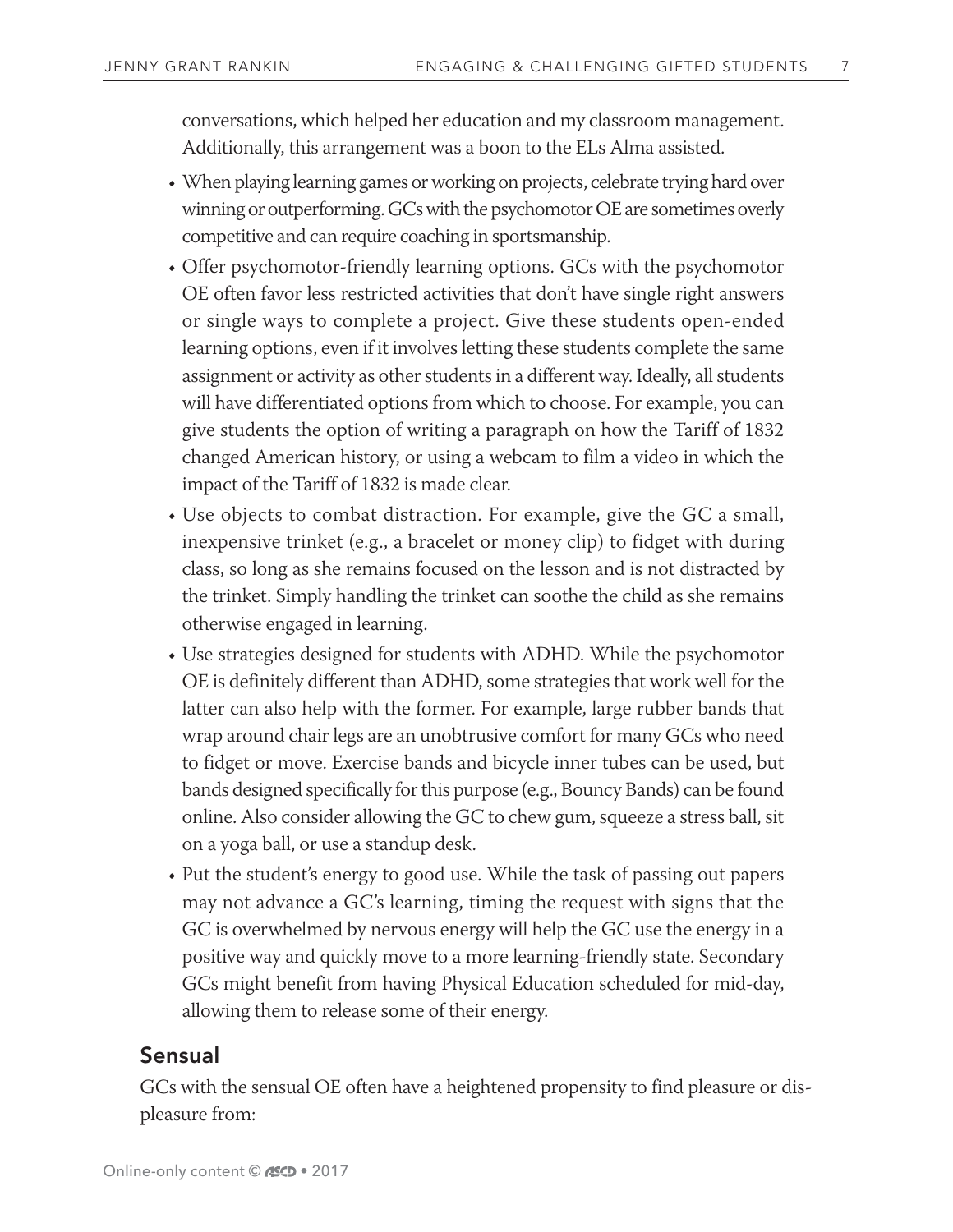- Sight (e.g., overstimulation when exposed to many bright colors)
- Sound (e.g., keen love of music)
- Smell (e.g., easily offended by perfume or body sprays)
- Touch (e.g., habit of stroking different textures)
- Taste (e.g., preoccupied with food)

Try these strategies (as appropriate for the GC's particular characteristics) to help GCs with the sensual OE:

• Don't scold the GC for overreacting. For example, avoid statements such as "Calm down, the noise isn't that loud." Rather, respect that the stimuli is bothersome or distracting and take steps to remove or limit the disturbance.

*Personal Account*: Body spray commercials depicting a geeky young man applying the spray liberally, after which gorgeous women threw themselves at him, were at one time frequently aired. Periodically, one of my teenage students entered class smelling as if he believed the commercial's implication. A student or two would complain, the boy would pretend he wasn't the source of the fragrance, I'd open the windows, and we'd continue with the day's lesson. When this happened in Chantel's class period, however, she could not function. She behaved as if a stink bomb had gone off in the room. Chantel was a large, expressive GC, and her displeasure was a distraction to everyone's learning, including her own. I allowed Chantel to station her desk near the open door, regardless of how overdramatic this appeared to her peers. I also instituted a rule, which was to take effect the following day, that no one in Chantel's class period was to wear any fragrance that other students could smell. I also explained how one quick spray went a long way, and that one's own nose can become desensitized to a scent. I didn't have to express a consequence for breaking the new rule, as no one wanted the attention Chantel would bring the culprit's way. That class period was scentfree for the rest of the school year, restoring peace to Chantel's strong senses.

- Limit visual stimuli if it's a distraction. For example, seat the GC away from chaotically collaged bulletin boards.
- Limit exposure to sounds if they are a distraction. You could let the GC wear noise-canceling headphones when the class is doing a particularly boisterous activity (though classroom control should be solidly maintained to prevent students from becoming unruly).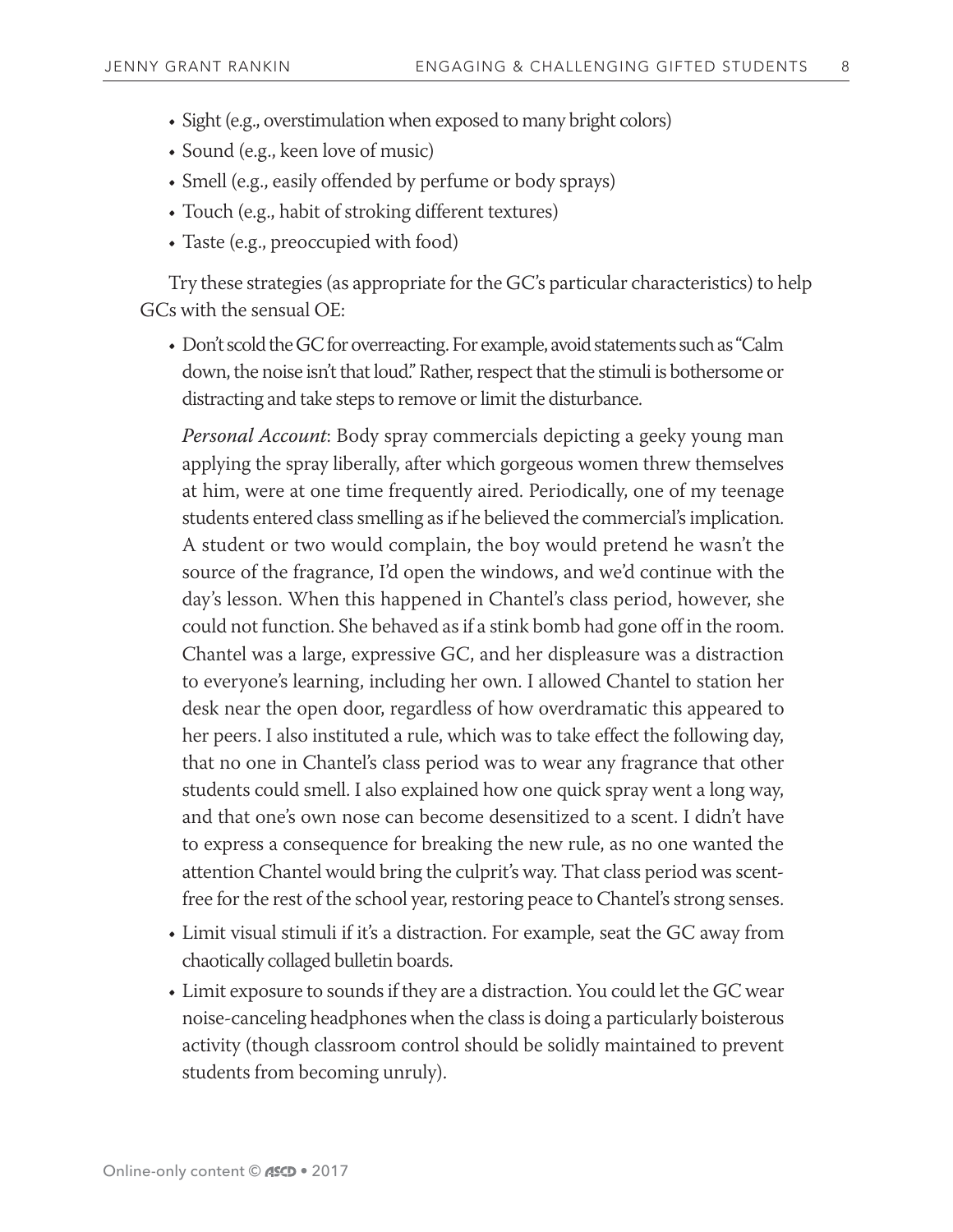- Limit exposure to smells that could be a distraction. For example, ask students to not wear perfume or body spray in the classroom, and seat the GC away from the windows if strong smells are coming from grass cutting, traffic, or the cafeteria.
- Limit textures if they are a distraction. For example, allow the GC to sit on a cushion or more comfortable chair, or suggest to the GC's parents that they remove irritating tags from his clothes.
- Do not use candy or treats as rewards or facilitate others feeding them to students (like allowing parents to bring cupcakes to school). However, some teachers have a successful practice of allowing students to consume their own food and drink in the classroom. If food-preoccupied GCs are distracted by a food policy, change it.
- Capitalize on the sensual OE's potential to support learning. For example, bring in a snakeskin for the GC to touch when teaching the science behind molting, or display vivid illustrations when teaching how cross-field inspirations occurred during the Renaissance.

*Personal Account*: I once worked with a World History teacher who collected props and replicas related to the lessons he taught. He would pass them around the room when introducing a new lesson. Imagine how much better a GC with the sensual OE could connect with a lesson on ancient China while holding a miniature Terracotta Army soldier or slipping a hemp tunic over her clothes. These props were displayed for the duration of the unit, where students could see and interact with them anytime, provided they didn't become distractions. This display further allowed GCs to capitalize on the sensual OE.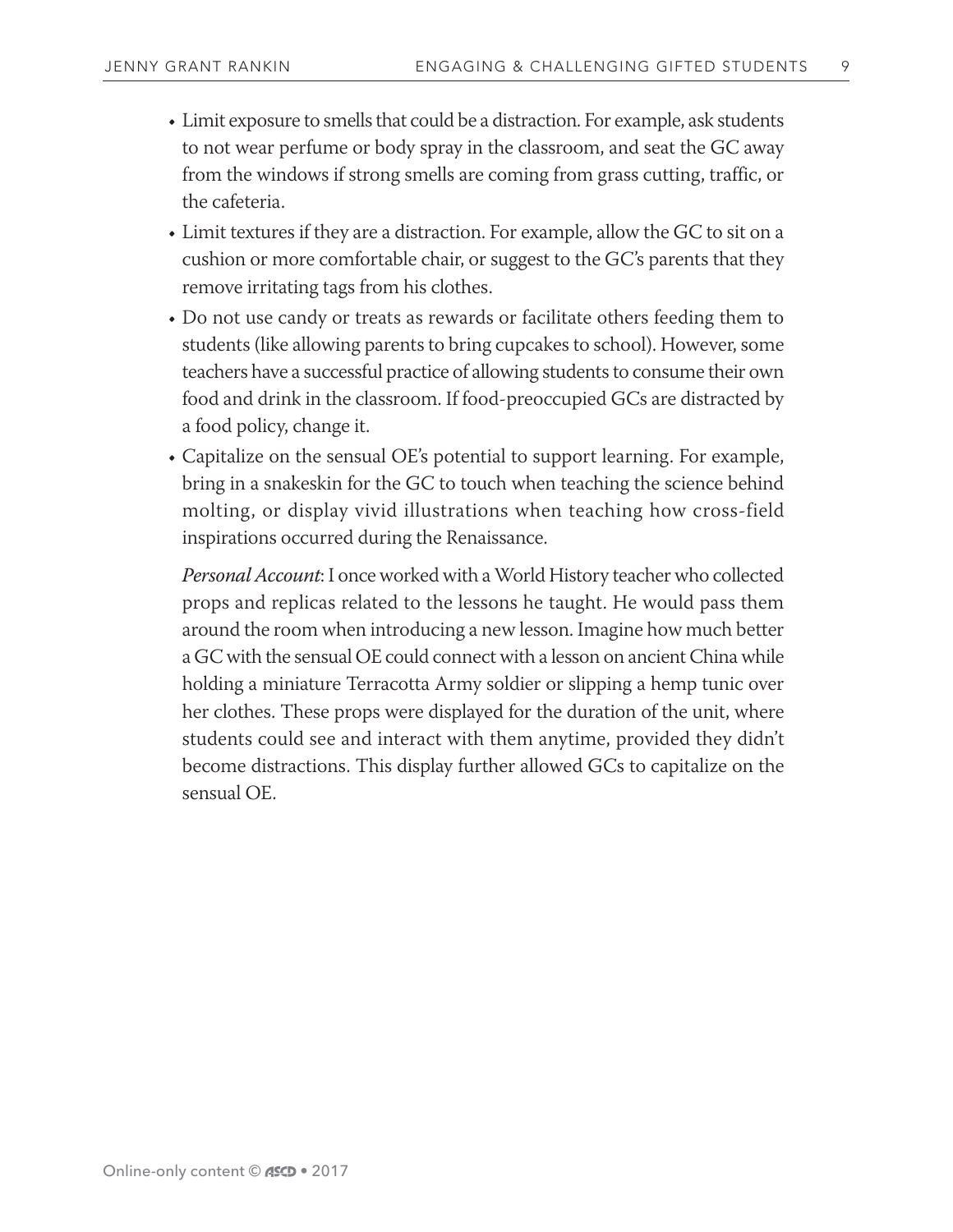

Dweck, C. S. (2008). *Mindset: The new psychology of success*. New York, NY: Random House.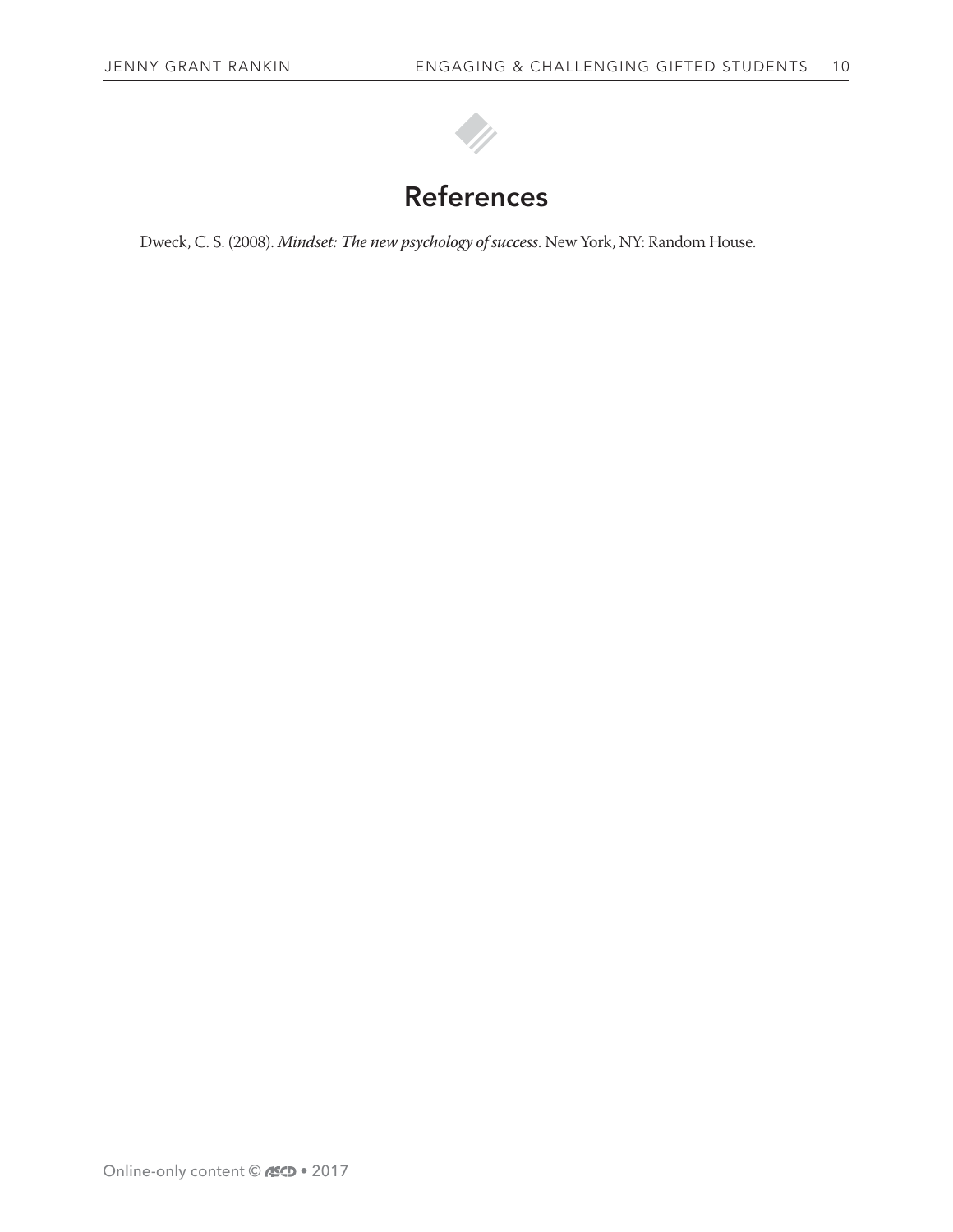

# Gifted Child Notes

Using both the above information and the information in the book as a guide, complete the graphic organizer (on the following page) for each of your GCs. Keeping these sheets handy as you plan lessons will help you craft appropriate opportunities for every GC to provide optimum engagement and challenge.